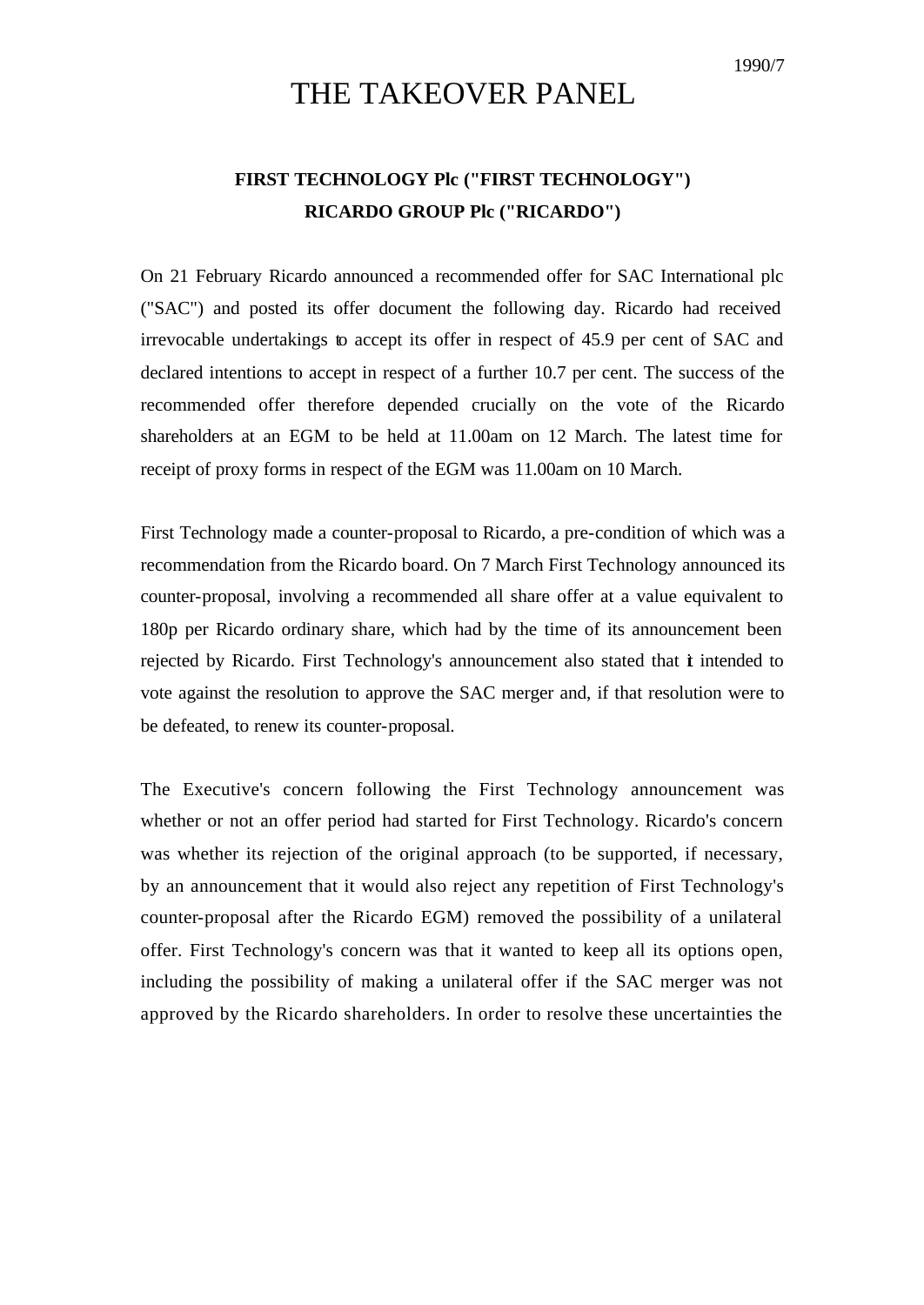Executive proposed various options to Kleinwort Benson Limited, First Technology's advisers. First Technology's position was that it would go no further than to state publicly that it was reserving all its rights which would include the possibility of a unilateral offer for Ricardo.

Rule 20 provides that parties to an offer must take care not to issue statements which, while not factually inaccurate, may mislead shareholders and the market or may create uncertainty. It is particularly important that those who intervene in bids at critical moments should not issue statements which may mislead shareholders and may create uncertainty. In this case it was important that Ricardo shareholders should know what alternatives were available to them in order to decide how they should cast their votes at the EGM on 12 March.

In the Panel's view First Technology's announcement needed clarification because in its terms it was directed only to the possibility of a recommended offer: most people reading it would not have understood that First Technology might have had it in mind to make a unilateral offer. Accordingly the Panel accepted that the announcement of 7 March needed to be clarified.

The Panel considered whether to allow First Technology an opportunity to state the terms of any unilateral offer which it intended to make for the share capital of Ricardo if the SAC merger proposed was not approved. The Panel recognised the importance of giving shareholders the opportunity of considering such an offer, and concluded that it ought to allow First Technology to announce the terms of such an offer if it wished to do so.

As against this, however, the Panel had to keep in mind the fact that proxy forms in relation to the Ricardo EGM had to be received by 11.00am on 10 March, and that the EGM itself was due to take place at 11.00am on 12 March. Accordingly, it